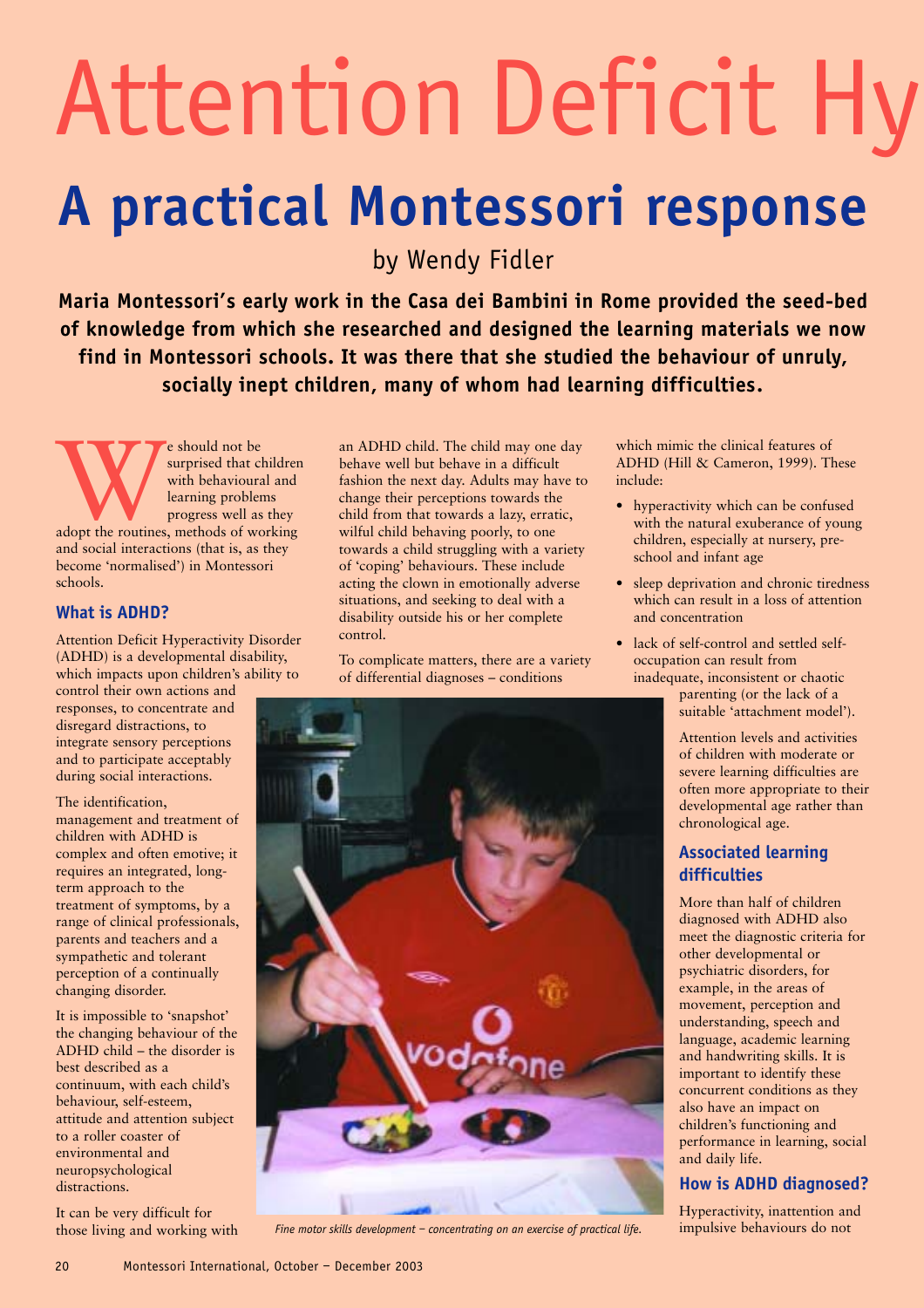# peractivity Disorder



*Left: Individual attention builds good self-esteem and helps language development. Right Hand and eye control with pencil work.*

necessarily imply that a child has ADHD. All the environmental factors contributing to children's development and behavioural patterns need to be assessed and this works best when the child is an active partner in the assessment process. (BPS, 1996)

Each child with ADHD has a different and unique set of problems. Multiple domains of functioning may be affected – cognitive, behavioural, emotional and so on. Assessment works best when an integrated approach is adopted by a range of professionals - occupational therapists, physiotherapists, educational psychologists, dieticians, and others.

Within his or her own specific cultural, social and physical settings, it is typical for an ADHD child to present different symptoms at different times. Clinicians observe the child in a variety of settings: home, nursery, pre-school and school. In a multicultural setting, measures of ADHD must be valid for children with different ethnic backgrounds; they should not unjustifiably discriminate against minority groups.

The child does not exist in its environment independently of distractions, and in a controlled Montessori environment, with a teacher who maintains a calm and structured atmosphere, who defines his or her expectations for children's behaviour and who provides plenty of positive reinforcement, children usually respond with better self-control, improved performance and appropriate behaviour.

#### **Key interviews and parental involvement**

Clinicians observe and evaluate the child's attention, impulsivity, activity and co-operation with the parent, carer or teacher present and when the child is alone with the clinician (Greenhill, 1998).

Only when the child, parents, carers, teachers and each clinician involved contributes to an integrated, long-term strategy will ADHD be continuously evaluated and best managed. This is because ADHD symptoms fluctuate significantly in response to different environmental factors. Repeated assessments are necessary to obtain a representative picture of a child's 'typical' behaviour and performance.

## **ADHD treatment interventions**

#### **Parental involvement**

ADHD children require more frequent and immediate feedback about their behaviour – they are less likely to respond to promises, reasoning or 'rewards' than non-ADHD children. Parent-centred strategies strive for consistency and persistence (Corkum et al, 1999), with all carers responding in the same way even when the setting changes.

Most Montessori schools provide parent-teacher conferences, open events or other opportunities through which parents see for themselves how children develop self-control and calmness during their shared daily routines. This helps parents provide a consistent approach at home and in turn, gives them confidence in their ability to manage their children. As children succeed with new skills and begin to apply their learning in different contexts they develop confidence and greater self-esteem.  $\blacktriangleright$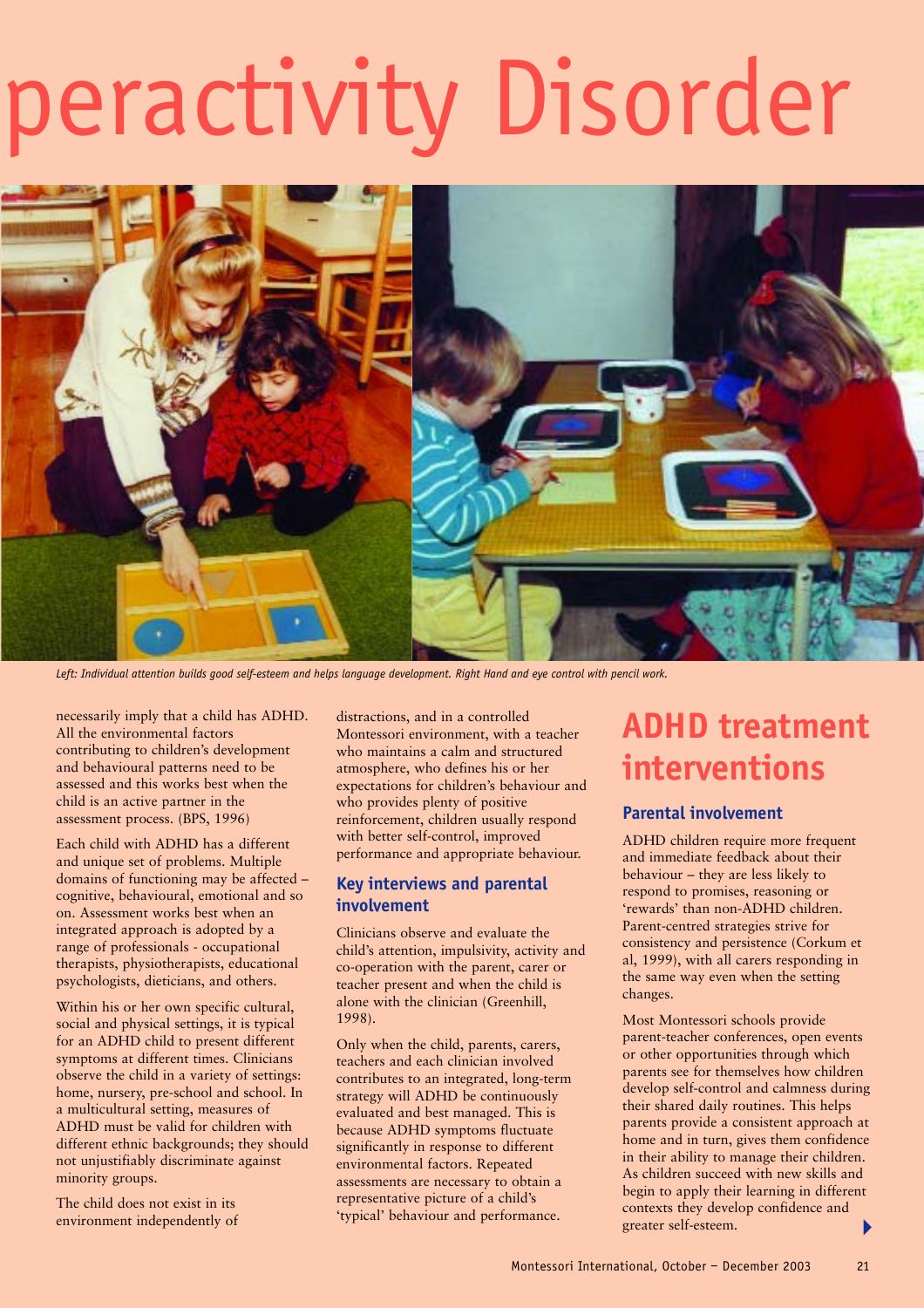## Attention Deficit Hyperactivity Disorder **Continued from previous page**

#### **Social skills training**

ADHD children are frequently socially awkward. They are socially 'busy' and this puts them at risk from negative interpersonal experiences (Landau and Moore, 1991). A structured social skills training programme can improve the ADHD child's ability to interact sensitively and appropriately, promoting peer-relationships.

Mixed age groups, lack of competition and shared learning in Montessori schools promote successful peer contacts in a natural environment and alter the child's social status within the peer group by increasing knowledge about appropriate behaviour and adaptive skills.

#### **Behaviour management**

Positive reinforcement and behaviour management strategies include attention child to concentrate on his or her own choice of practical life activities encourages concentration, independence, self-control and a better feeling of selfworth.

#### **'Multi-modal' treatment**

There is no 'cure-all' for ADHD as each child has a unique set of responses to neuropsychological and environmental triggers. ADHD requires long-term symptomatic treatment using a combination of sensory and developmental approaches to enhance a child's acquisition of daily living and learning skills. Multi-modal treatment, combining interventions from all interested professionals, results in an integrated package of care for the child and family.

Sensory integrative approaches reduce the impact of sensory, perceptual and motor skills delays; the Montessori sensorial

learning environment provide a stable background for the ADHD children and their peers. Mixed age groups discourage competition. Known routines and customs, for example cleaning up of spills, help ADHD children to respond in a socially appropriate fashion.

#### **Towards a sensory, integrated approach to ADHD**

No single treatment has been proven to cure the condition of ADHD or to produce any enduring effects in children after treatment has been withdrawn (Barkley 1998). No existing therapy permanently corrects the underlying neurological deficiencies that give rise to ADHD; children are sometimes prone to relapses and at other times their symptoms may not be as readily managed as they have been previously.

In my experience practical Montessori

**Each child with ADHD has a different and unique set of problems. Multiple domains of functioning may be affected – cognitive, behavioural, emotional and so on. Assessment works best when an integrated approach is adopted by a range of professionals – occupational therapists, physiotherapists, educational psychologists, dieticians, and others.** 

training, impulse control training and therapies for 'executive' or manipulative dysfunctions. Education and training about the changing nature of ADHD promotes understanding of why children behave as they do, and equips teachers and parents with the necessary management skills.

The concept of 'discipline' is different in Montessori schools; children master an awareness of themselves; consequently they control themselves when they must follow what Montessori described as 'a rule of life' (a known routine). They become accustomed to a discipline that is not confined to nursery or school, but which extends out into society.

#### **Medication**

Appropriate medication is sometimes prescribed to change the brain mechanism responsible for behavioural inhibition. The effect and side-effects of medication are frequently monitored. Medication treatment is purely a form of symptomatic relief.

Practical Montessori interventions (or therapies) complement medical treatment. Making time and space available for a

materials help children in all these areas. Developmental approaches, using the Montessori practical life materials, enhance children's acquisition of learning and daily life skills, such as handwriting and dressing skills. Children also learn adaptive strategies, for example in language work where the traditional Montessori colour-coding helps them to categorise information.

#### **Education management**

The provision of advice for teachers of an ADHD child, that is, on classroom organisation, curriculum modification and performance-promoting strategies, can promote the educational offering for the whole class. Teachers must plan ahead, anticipate problems, consider their responses, share the plan with the child and then use it should a problem arise. In this way the child begins to take ownership and responsibility for his or her actions.

Continuing Professional Development (CPD) for Montessori teachers includes keeping abreast of new knowledge about Special Educational Needs. Montessori teachers' child-management skills and the organisation of a prepared Montessori

interventions have helped children to adopt more acceptable behaviours, which arise from 'coping' strategies, and to lose the difficult habits. Very often children with ADHD make good progress within a prepared Montessori learning environment. These include becoming normalised into the routines, social graces and behaviours of everyday Montessori life.

Research results indicate that an integrated, sensory approach to the evaluation, diagnosis and management of ADHD might fall into four categories:

**Understanding** and awareness of the ADHD child's underlying sensory processing dysfunction, and its effect on the child's behaviour, development and attention, will help parents, teachers and clinicians to provide an integrated, consistent approach to helping the child to manage his or her own behaviour;

**Preparing** the living and learning environment of children with ADHD in order to promote adaptive behaviours provides a more predictable structure and order around which children can better organise their own time, choices and plans.